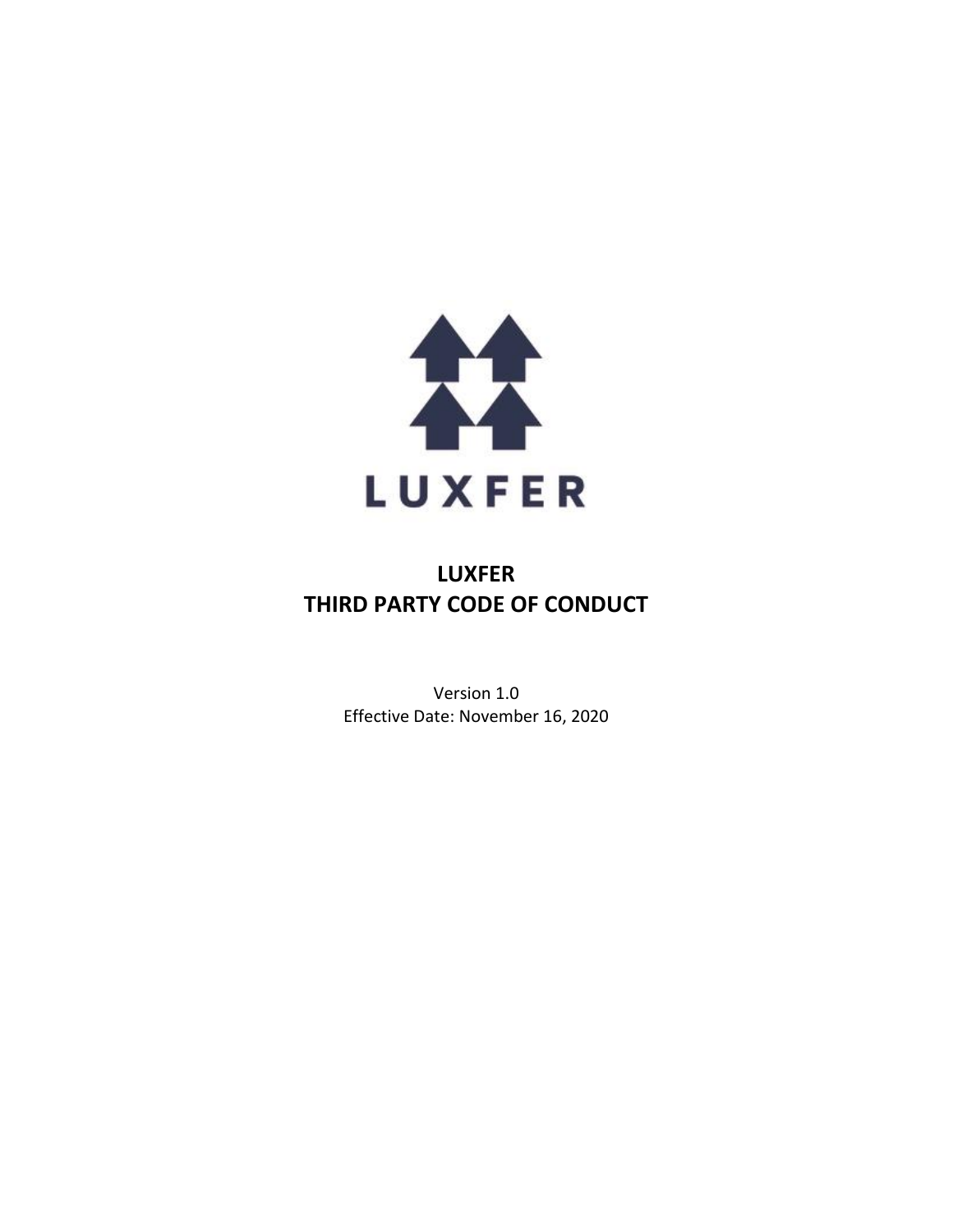## **1.0 PURPOSE**

Luxfer Holdings PLC, including its subsidiaries and affiliates (collectively, "Luxfer" or the "Company"), believesthat honest and transparent business conduct is vital to our reputation and success as a company. Luxfer's reputation for integrity is based not only on our own conduct but also on the actions of those with whom we do business. For that reason, we endeavor to work only with third parties who share our values and demonstrate the same ethical standards. This Third Party Code of Conduct ("Code") formalizes Luxfer's practices and expectations regarding the ethical conduct we expect from our suppliers, distributors, agents, customers, and all other third parties with whom we work ("Third Party Representatives").

This Code is consistent with Luxfer's Code of Ethics and Business Conduct, which is available on our website, and sections of this Code are modeled on, or contain language from, the Universal Declaration of Human Rights and the standards of the International Labour Organization.

All Third Party Representatives are responsible for ensuring that their employees, contractors, and suppliers are familiar, and comply, with this Code. Luxfer strongly encourages our Third Party Representatives to exceed the requirements of this Code and promote best practices and continuous improvement throughout their operations. To the extent that there is no corresponding local legal requirement, or if a local legal requirement is not as strict as the requirement set forth in this Code, Luxfer's Third Party Representatives are expected to comply with the more stringent requirements of this Code.

## **2.0 LEGAL COMPLIANCE**

Third Party Representatives are required to comply with all applicable laws, regulations, and rules in the countries in which the Third Party Representative is located or does business, including relevant international laws and regulations, such as those related to business integrity, human rights, health and safety, and the environment.

### **3.0 BUSINESS INTEGRITY**

Third Party Representatives shall maintain the highest standards of integrity in all interactions with and on behalf of Luxfer. Luxfer seeks to give fair and equal consideration to all potential and existing Third Party Representatives and to base our decisions on objective criteria, such as quality, price, service capability, reliability, and integrity. We expect our Third Party Representatives to demonstrate the same high ethical standards and to conduct all business transactions with integrity and fairness.

**(A)** *Anti-Corruption and Anti-Bribery.* All business must be conducted free from any and all forms of corruption or bribery, including facilitation payments and fraud. Luxfer's Code of Ethics and Business Conduct and Anti-Corruption Policy strictly prohibit Third Party Representatives and Luxfer employees from giving or offering anything of value in exchange for preferential treatment or any other business advantage. Luxfer has a strict zero-tolerance policy for corruption, and Luxfer expects its Third Party Representatives to comply with Luxfer's Anti-Corruption Policy, as well as with all applicable anti-corruption laws, including the U.K. Bribery Act and the U.S. Foreign Corrupt Practices Act. Any gifts, entertainment, and hospitality provided by a Third Party Representative to Luxfer must be entirely for business purposes and reasonable in nature, value, and frequency. Any such gifts or hospitality must not be intended to influence decisions about future business in any way. Additionally, Company policy requires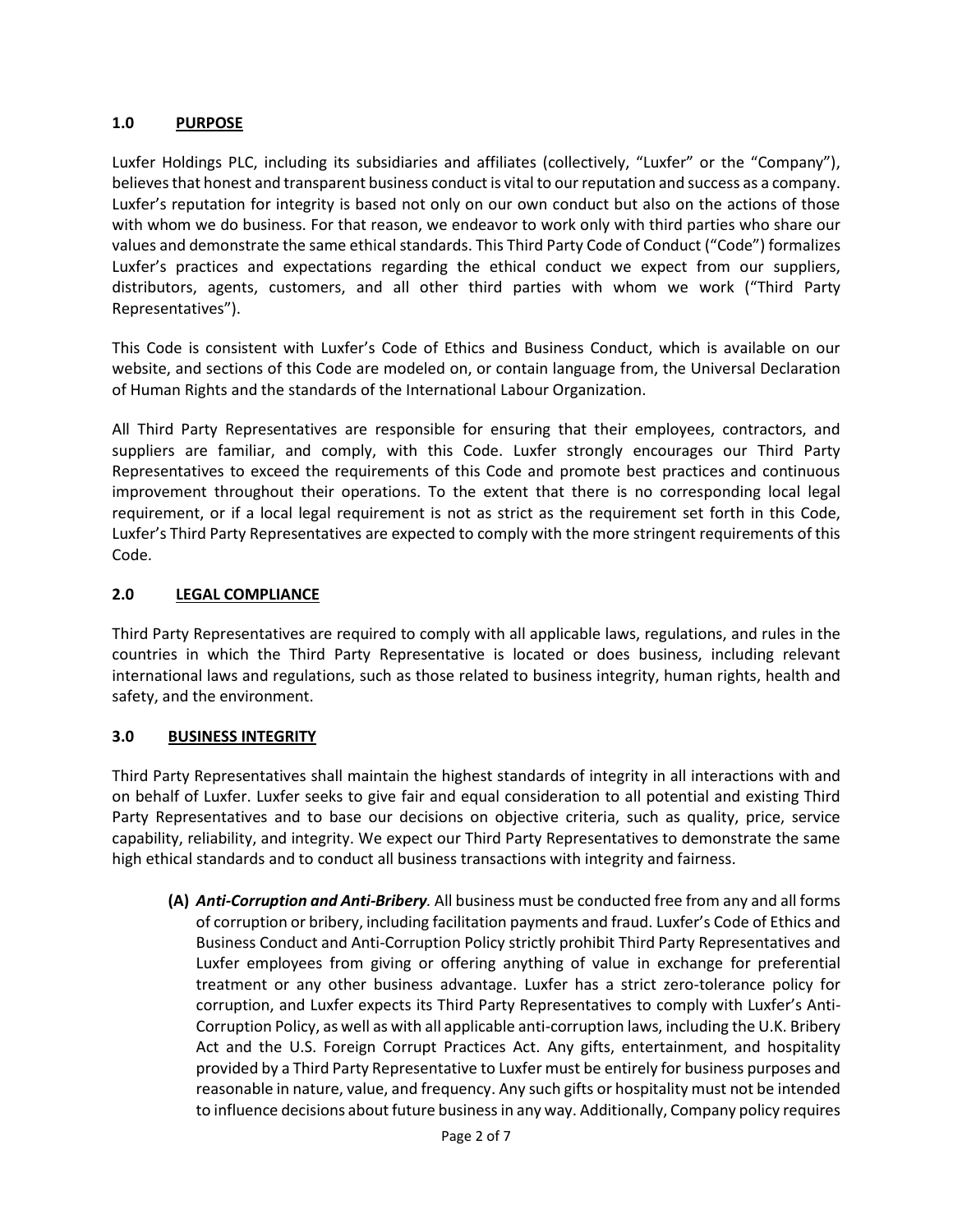advance written approval from Luxfer's Legal Department before any funds may be provided to or spent on behalf of Luxfer, excluding funds provided to or spent entirely in the ordinary course of business.

- **(B)** *Financial Crime.* Third Party Representatives are expected to implement sufficiently robust risk management procedures and internal controls to detect, prevent, deter, and respond to all forms of financial crime, including tax evasion, money laundering, fraud, and the financing of terrorism.
- **(C)** *Competition and Anti-Trust.* Luxfer requires that all Third Party Representatives conduct their business in full compliance with applicable competition and anti-trust laws and regulations. Third Party Representatives must avoid agreements and practices that have a restrictive effect on competition, such as price fixing, market allocation, or abuse of a dominant position. Accordingly, with respect to any business with Luxfer, Third Party Representatives shall not (i) enter into any agreement, understanding, or plan (written or oral) with any of its competitors with regard to price, terms and conditions of sale, production, distribution, territories, or customers or (ii) exchange or discuss with any of its competitors pricing, marketing plans, manufacturing costs, or other competitively sensitive information.
- **(D)** *Export Controls and Trade Compliance.* Third Party Representatives are required to comply with all applicable trade regulations, export and import controls, restrictions, sanctions, and import-export embargos, including laws, regulations, and rules relating to illegal boycotts.
- **(E)** *Data Privacy.* Third Party Representatives must comply with all relevant data protection laws, including, where applicable, the EU General Data Protection Regulation 2016/679 and the U.K. Data Protection Act 2018. Third Party Representatives must respect the privacy of Luxfer employees, customers, suppliers, and other third parties, and must take all reasonable and appropriate steps to safeguard personal information provided pursuant to such business relationship with Luxfer. Luxfer requires Third Party Representatives to collect, process, use, store, and retain personal information obtained from Luxfer, or about Luxfer employees, customers, suppliers, or other third parties, only as necessary and in compliance with all applicable data privacy and data protection laws. In the event that a Third Party Representative collects, processes, uses, stores, or retains personal information at Luxfer's request or on Luxfer's behalf, such Third Party Representative will be required to agree to certain contractual obligations with Luxfer to ensure that it complies with Luxfer's standards regarding the protection of such personal information.
- **(F)** *Confidential Information.* Third Party Representatives must respect and safeguard Luxfer's intellectual property, trade secrets, know-how, and other confidential and proprietary information. Any such confidential or proprietary information may not be used or disclosed, except in accordance with terms of a written agreement with Luxfer or with Luxfer's prior written consent. All confidential information belonging to third parties must be obtained and used legitimately and in compliance with all applicable laws, regulations, and contractual obligations.
- **(G)** *Conflicts of Interest.* Third Party Representatives shall act fairly, objectively, and avoid all conflicts of interest when doing business with Luxfer. This includes even the appearance of any potential conflict of interest. Third Party Representatives are expected to report any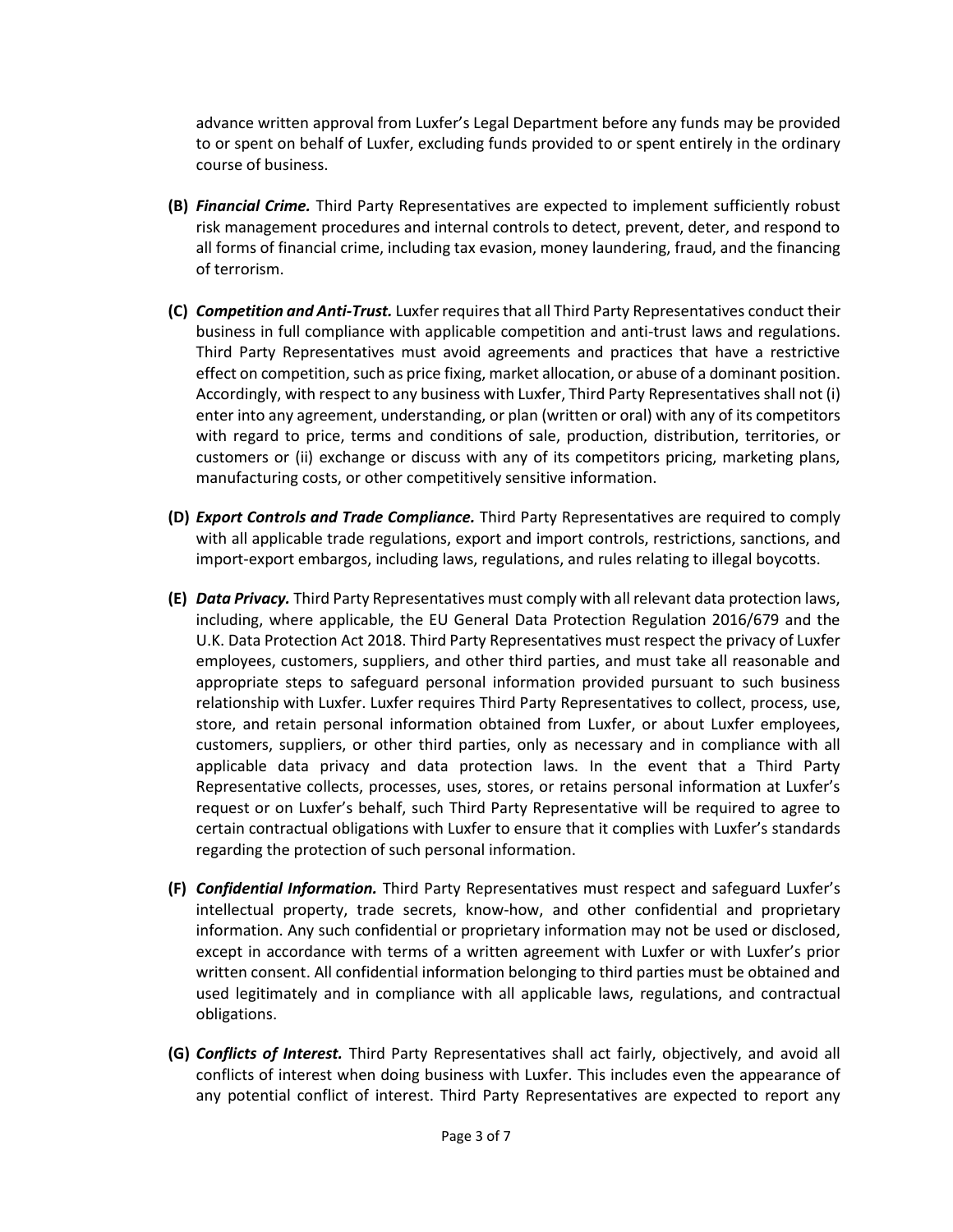potential, perceived, or actual conflict of interest that may arise in the course of business with Luxfer.

- **(H)** *Insider Trading.* Third Party Representatives shall not use insider information relating to Luxfer for material gain or otherwise disclose insider information to unauthorized persons. Third Party Representatives must not use confidential or insider information when trading in Luxfer shares.
- **(I)** *Record Keeping.* Third Party Representatives shall ensure that all business dealings are transparent, as well as accurately and completely recorded. These records must be completed and retained in accordance with all applicable laws. Falsification of records or misrepresentation of conditions or practices in the supply chain are unacceptable and grounds for termination of the business relationship with Luxfer.

## **4.0 HUMAN RIGHTS AND LABOR PRACTICES**

Luxfer respects the human rights of all individuals and expects the same from its Third Party Representatives. This Code embraces the key principles of the International Labour Organization's ("ILO") eight fundamental conventions. In accordance with the ILO fundamental conventions, and as set forth more fully below, Third Party Representatives shall commit to uphold the human rights of workers and treat workers with dignity and respect. This commitment applies to all workers, including temporary, migrant, student, contract, direct employees, or any other worker.

- **(A)** *Fair and Humane Treatment.* Third Party Representatives are expected to treat their workers fairly and with respect and dignity. No worker is to be subject to any physical, sexual, psychological, or verbal harassment or abuse; nor is there to be a threat of any such treatment. All terms of employment – including hiring, payment, benefits, training, promotion, termination, and retirement – should be based on objective criteria, including an individual's performance, qualifications, and ability to do the job. There must be no unlawful discrimination in employment based on age, race, color, creed, gender (including gender identity, gender expression, and gender reassignment), religion (including all aspects of religious belief, observance, or practice, such as religious dress or grooming practices), marital status, civil partnership status, pregnancy or maternity, national origin or ancestry, physical or mental disability, medical condition, genetic information, sex, sexual orientation, military or veteran status, or any characteristic protected by law. Workers shall be provided with reasonable accommodation for religious practices, and workers should not be subjected to medical tests or physical exams that could be used in a discriminatory manner.
- **(B)** *Forced Labor and Human Trafficking***.** All work shall be performed on a voluntary basis, and workers shall be free to terminate their work upon reasonable notice. Third Party Representatives shall not use, or benefit from, any form of involuntary or forced labor, including indentured, bonded, slave, or prison labor. Third Party Representatives shall not use, condone, nor participate in any form of slavery or human trafficking. Recruiting, hiring, transporting, or obtaining persons by means of threat, force, coercion, fraud, or other means for the purpose of exploitation is prohibited. Unless required by law, workers' original identification documents, travel documents, or any other personal documents or valuables shall not be surrendered upon hiring, during employment, or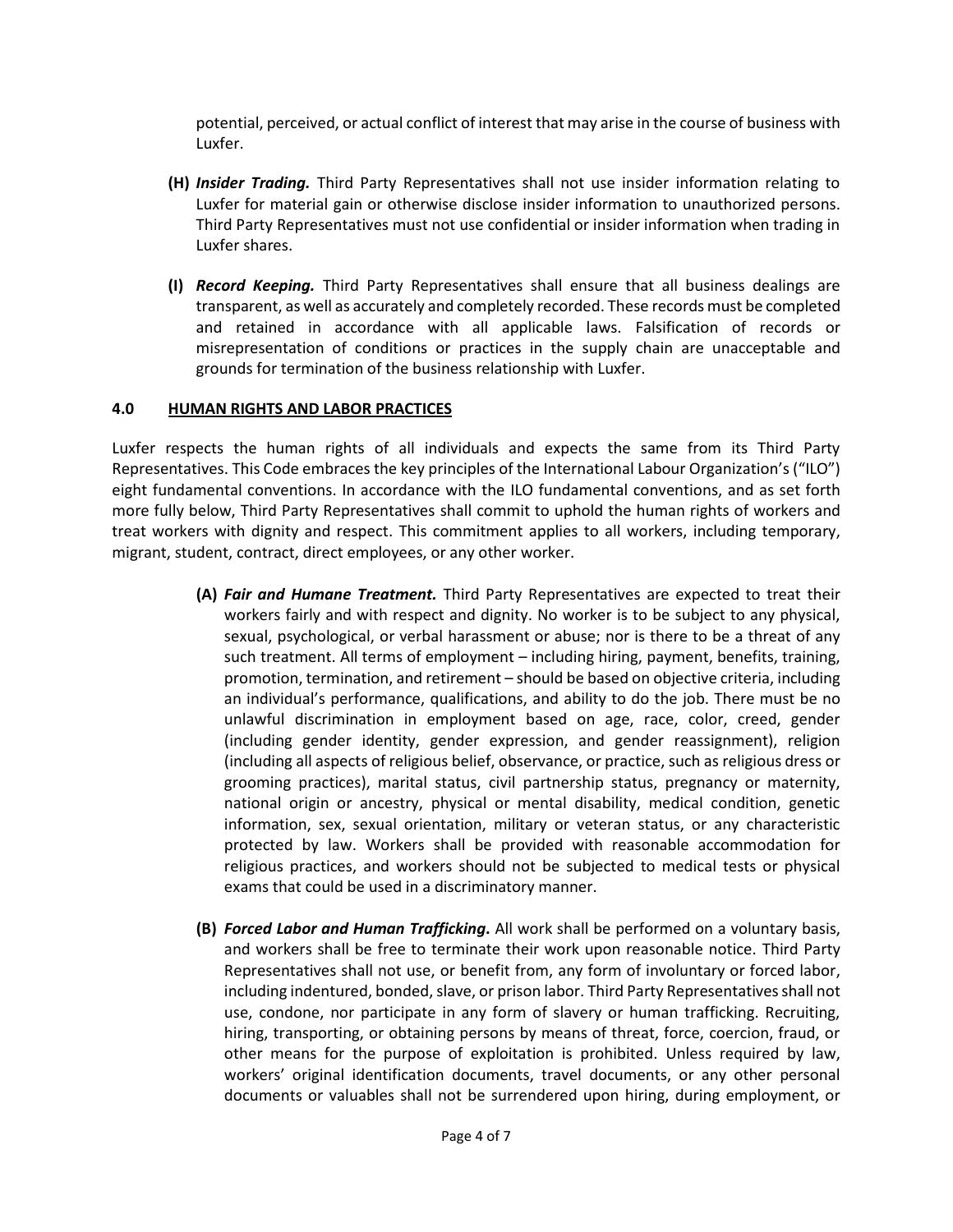during the recruiting process. Workers shall not be required to pay the Third Party Representatives' or agents' recruitment fees or other fees or deposits in order to gain employment.

- **(C)** *Child Labor.* Third Party Representatives must comply with local laws regarding the minimum age of workers. In addition, Third Party Representatives must comply with all legal requirements for the work of authorized young workers, particularly those pertaining to hours of work, wages, working conditions, and the handling of certain materials.
- **(D)** *Wages and Benefits.* Third Party Representatives shall commit to implementing fair policies regarding employment and compensation in compliance with applicable laws, regulations, and rules. Third Party Representatives must pay workers at least the minimum compensation required by local law and provide all legally mandated benefits. In addition to payment for regular hours of work, workers must be paid for overtime hours at such premium rate as is legally required or, in those countries where such laws do not exist, at a rate equal to their regular hourly pay. Deductions from wages as a disciplinary measure shall not be permitted.
- **(E)** *Working Hours.* Third Party Representatives must ensure that on a regularly scheduled basis, except in emergency or extraordinary business circumstances, workers are not required to work more than (i) sixty (60) hours per week, including overtime or (ii) the limits on regular and overtime hours required by the law in the jurisdiction in which the Third Party Representative operates. Furthermore, except in emergency or extraordinary business circumstances, all workers shall be entitled to at least one (1) day off in every seven (7) day period.
- **(F)** *Freedom of Association.* Third Party Representatives should respect any rights of workers to exercise lawful rights of free association, including joining or refraining from joining any worker association, in accordance with applicable law. Third Party Representatives should also respect any legal right of workers to bargain collectively.
- **(G)** *Grievances.* Third Party Representatives shall provide a mechanism for individuals to raise concerns about actual or potential violations of law or the principles set forth in this Code. If raised, such concerns must be addressed in a fair and transparent manner. Third Party Representatives are expected to protect confidentiality and prohibit retaliation against those who raise any concerns.

### **5.0 HEALTH AND SAFETY**

The health and safety of every individual who may be affected by a Third Party Representative's operations, including its employees, is paramount. Third Party Representatives must act positively to prevent injury, ill health, damage, and loss arising from its operations, and shall comply with all applicable laws, regulations, and rules relating to health and safety. Third Party Representatives must provide workers with a clean, safe, and healthy work environment in compliance with all legally mandated standards for workplace health and safety in the jurisdictions in which they operate. This includes any residential facilities a Third Party Representative provides to its workers. In addition, any Third Party Representative providing on-site services at a Luxfer facility is required to adhere to Luxfer's occupational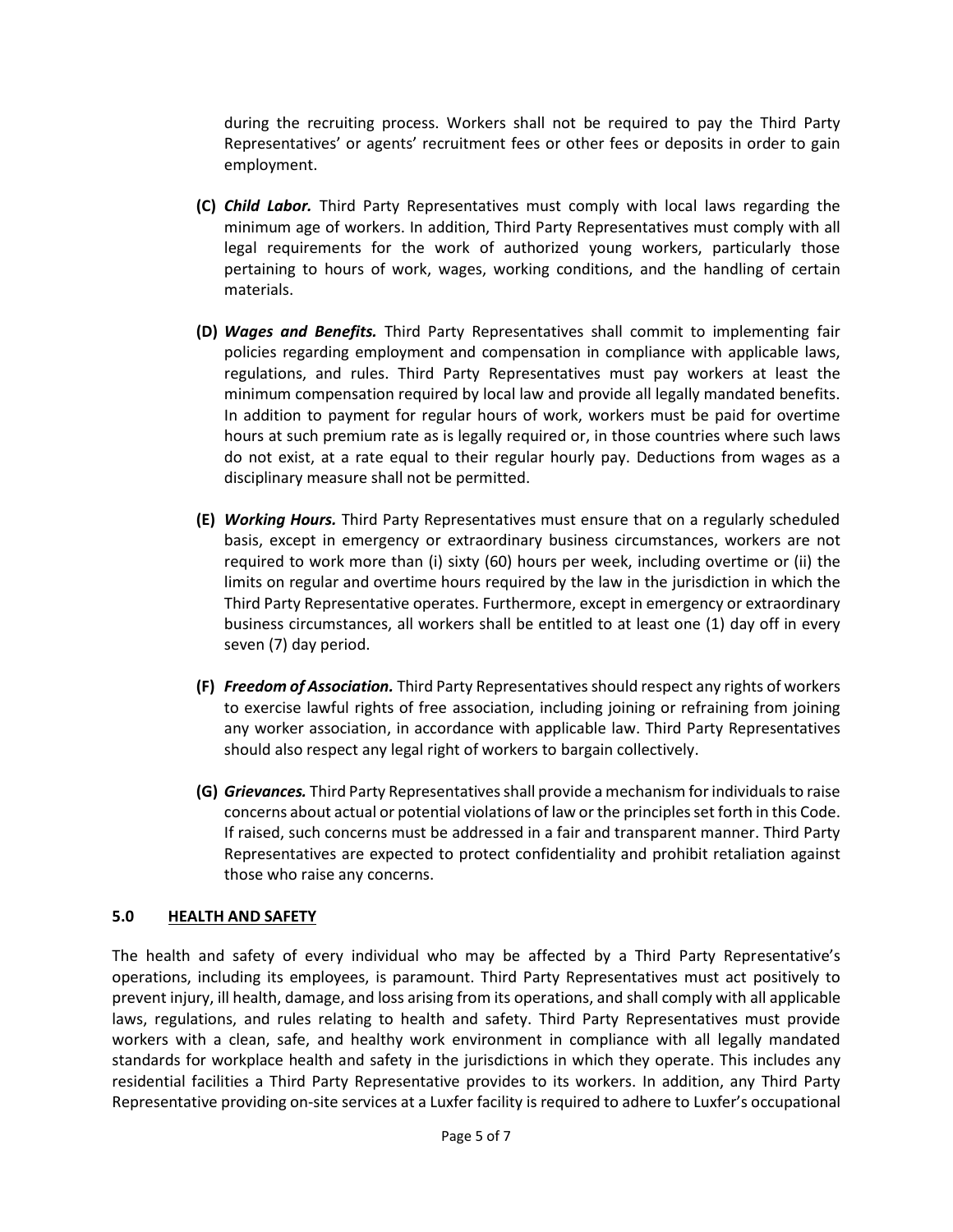health and safety standards.

## **6.0 ENVIRONMENT**

Third Party Representatives shall ensure that their business operations – including the sourcing, manufacture, and distribution of products, as well as the supply of services – are conducted with the aim to protect and preserve the environment. At a minimum, Third Party Representatives must comply with all environmental laws applicable to its operations, the products produced, and the methods of manufacture. However, Third Party Representatives are expected to strive for continual improvements in their operations, including in relation to natural resource consumption, material sourcing, energy and water usage, waste generation, and emissions. Luxfer expects its Third Party Representatives to strictly comply with the environmental policy they publicly represent, or, if no public policy is in place, Luxfer's Environmental, Health and Safety Policy.

## **7.0 CONFLICT-FREE MINERAL SOURCING**

Third Party Representatives are expected to adopt policies and management systems consistent with the Dodd-Frank Wall Street Reform and Consumer Protection Act in order to supply materials, products, and components that are conflict free and, in turn, require their suppliers to adopt similar policies and systems. Luxfer expects that Third Party Representatives will take all commercially reasonable measures to supply materials from conflict-free mines. Third Party Representatives should actively trace sources of minerals commonly used, including, but not limited to, gold (AU), tantalum (Ta), tungsten (W), tin (SN), cobalt (Co), and copper (Cu), to ensure materials supplied do not contain conflict minerals. Luxfer reserves the right to request declarations from our Third Party Representatives, verifying that materials supplied to us are from conflict-free sources and listing the mineral sources for traceability (including supplier, mine name, and location). Please note that conflict minerals are those sourced from mines in conflict areas controlled by either non-government military groups or unlawful military factions, including, but not limited to, those located in the Democratic Republic of Congo (DRC).

# **8.0 PRODUCT AND SERVICE QUALITY**

Luxfer is committed to (i) providing customers with authentic products procured through authorized sources of supply and (ii) detecting and preventing the presence of counterfeit products in the supply chain. Luxfer expects its Third Party Representatives to develop and implement appropriate policies and processes to help ensure supply chain integrity and to prevent and control the delivery of counterfeit products or components, consistent with applicable law and industry standards. Third Party Representatives shall supply products and services that are of the requisite quality and which meet all applicable safety standards.

# **9.0 COMPLIANCE**

Third Party Representatives are responsible for ensuring their employees, agents, and subcontractors working on Luxfer business understand and comply with this Code. Third Party Representatives shall adopt or establish a management system designed to (i) ensure compliance with this Code and applicable laws and regulations, (ii) identify and mitigate operational risks, and (iii) facilitate continuous improvement in the areas identified in this Code. Luxfer reserves the right to take affirmative measures, such as audits and inspections of production facilities, to ensure compliance with this Code. Third Party